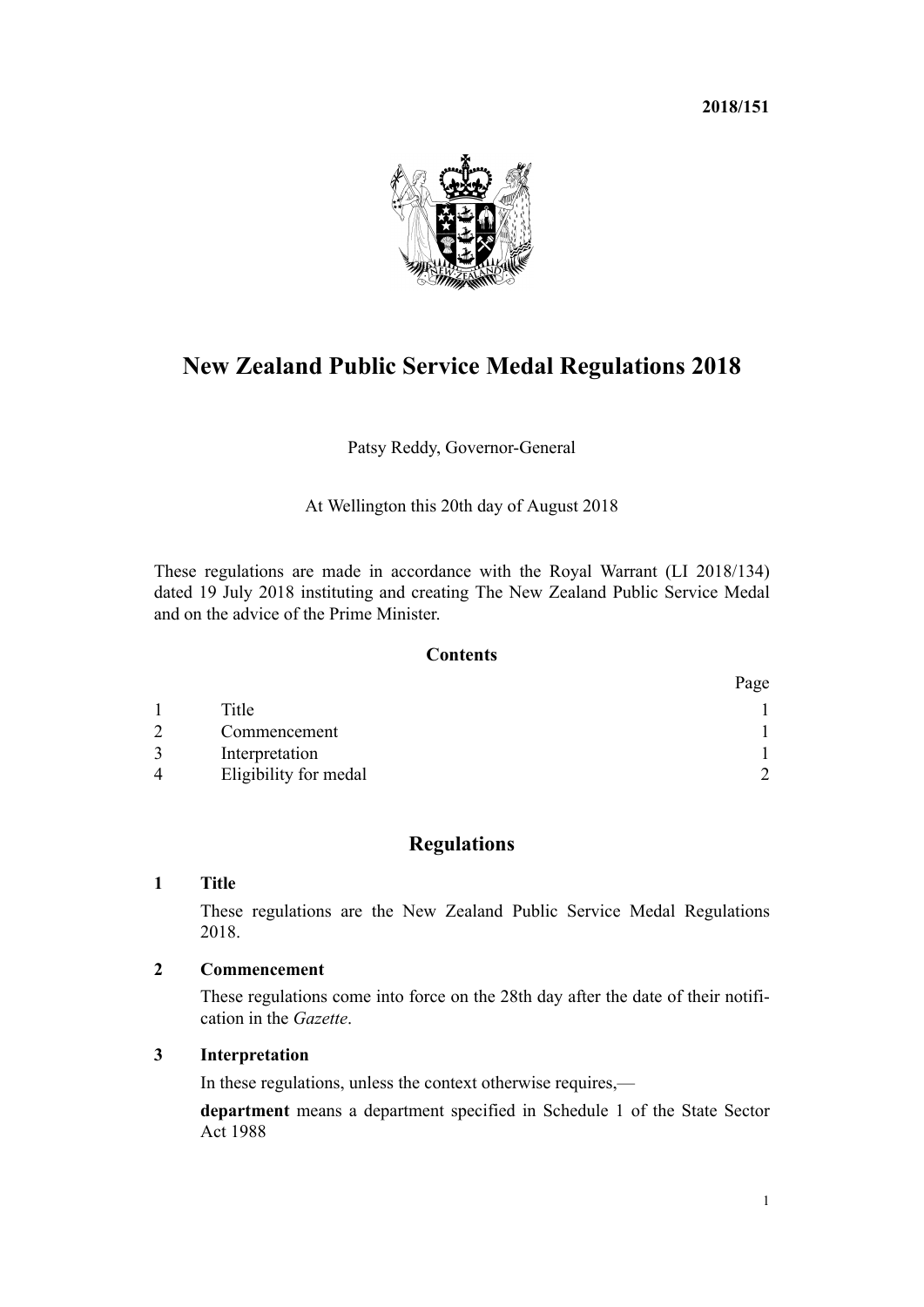<span id="page-1-0"></span>**departmental agency** means a departmental agency specified in [Schedule 1A](http://prd-lgnz-nlb.prd.pco.net.nz/pdflink.aspx?id=DLM6379002) of the State Sector Act 1988

**medal** means The New Zealand Public Service Medal

Public Service means departments (and any departmental agencies that are part of those departments)

**Public Service employee** means an employee or a chief executive of a department or departmental agency

**service** includes—

- (a) an act:
- (b) a series of acts or a course of conduct over time:
- (c) acts and conduct in different roles or in the performance of different tasks

**State Services Commissioner** means the State Services Commissioner appointed under [section 3](http://prd-lgnz-nlb.prd.pco.net.nz/pdflink.aspx?id=DLM129439) of the State Sector Act 1988.

#### **4 Eligibility for medal**

- (1) A person is eligible for the medal if the person performs meritorious service for New Zealand or the Public Service while the person is a Public Service employee.
- (2) In this regulation, **meritorious service** means service by a person in their capacity as a Public Service employee that, in the opinion of the State Services Commissioner,—
	- (a) demonstrates an outstanding commitment to New Zealand and New Zealanders; or
	- (b) is exemplary, or a model for other employees of the Public Service; or
	- (c) brings significant benefit to New Zealand or the Public Service; or
	- (d) is exceptional and otherwise worthy of recognition.

#### **Explanatory note**

#### *This note is not part of the regulations, but is intended to indicate their general effect.*

These regulations, which come into force on the 28th day after the date of their notification in the *Gazette*, are made under the Royal Warrant (LI 2018/134) dated 19 July 2018. The regulations set out the criteria for the conferral of The New Zealand Public Service Medal (the **medal**).

The Minister of State Services may, under the Royal Warrant, confer the medal on any Public Service employee who performs meritorious service for New Zealand or the Public Service.